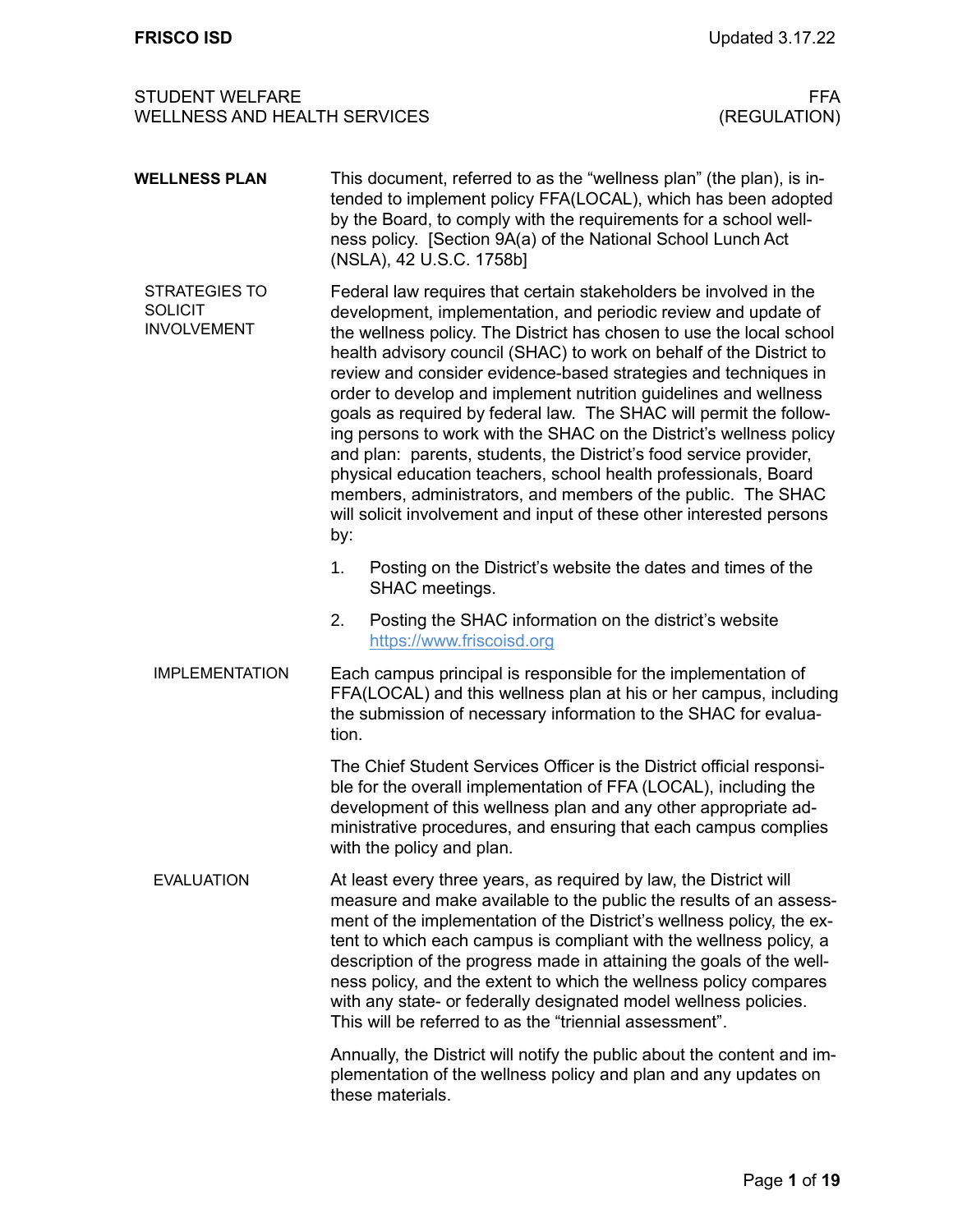|                                       | The SHAC will consider evidenced-based strategies when setting<br>and evaluating goals and measurable outcomes. The SHAC may<br>use any of the following tools for this analysis:                                                                                                                                                                                                                                                                                 |  |  |  |  |
|---------------------------------------|-------------------------------------------------------------------------------------------------------------------------------------------------------------------------------------------------------------------------------------------------------------------------------------------------------------------------------------------------------------------------------------------------------------------------------------------------------------------|--|--|--|--|
|                                       | Alliance for a Healthier Generation                                                                                                                                                                                                                                                                                                                                                                                                                               |  |  |  |  |
|                                       | <b>Child Nutrition Sharing Site (CNSS)</b>                                                                                                                                                                                                                                                                                                                                                                                                                        |  |  |  |  |
|                                       | <b>Child Nutrition Services Administrative Reviews</b>                                                                                                                                                                                                                                                                                                                                                                                                            |  |  |  |  |
|                                       | The District Developed Wellness Tool                                                                                                                                                                                                                                                                                                                                                                                                                              |  |  |  |  |
| <b>PUBLIC</b><br><b>NOTIFICATION</b>  | To comply with the legal requirement to inform and update the pub-<br>lic about the content and implementation of the local wellness pol-<br>icy, the District will post on the SHAC page on its website to docu-<br>ment information and activity related to the school wellness policy,<br>including:                                                                                                                                                           |  |  |  |  |
|                                       | A copy of the wellness policy [FFA(LOCAL)];<br>1.                                                                                                                                                                                                                                                                                                                                                                                                                 |  |  |  |  |
|                                       | 2.<br>A copy of this wellness plan, with dated revisions;                                                                                                                                                                                                                                                                                                                                                                                                         |  |  |  |  |
|                                       | 3.<br>Notice of any Board revisions to policy FFA(LOCAL);                                                                                                                                                                                                                                                                                                                                                                                                         |  |  |  |  |
|                                       | Notice of any SHAC meeting at which the wellness policy or<br>4.<br>corresponding documents are scheduled to be discussed.                                                                                                                                                                                                                                                                                                                                        |  |  |  |  |
|                                       | 5.<br>The SHAC's triennial assessment; and                                                                                                                                                                                                                                                                                                                                                                                                                        |  |  |  |  |
|                                       | 6.<br>Any other relevant information.                                                                                                                                                                                                                                                                                                                                                                                                                             |  |  |  |  |
|                                       | The District will also publish the above information in appropriate<br>District or campus publications.                                                                                                                                                                                                                                                                                                                                                           |  |  |  |  |
| <b>RECORDS</b><br><b>RETENTION</b>    | Records regarding the District's wellness policy will be retained in<br>accordance with law and the District's records management pro-<br>gram. Questions may be directed to Chief Student Services Officer,<br>the District's designated records management officer.                                                                                                                                                                                             |  |  |  |  |
| <b>GUIDELINES AND</b><br><b>GOALS</b> | The following provisions describe the District's nutrition guidelines<br>and activities and objectives chosen by the SHAC to implement the<br>Board-adopted wellness goals in policy FFA(LOCAL).                                                                                                                                                                                                                                                                  |  |  |  |  |
| <b>NUTRITION</b><br><b>GUIDELINES</b> | All District campuses participate in the United States Department<br>of Agriculture's (USDA's) child nutrition programs, including the Na-<br>tional School Lunch Program (NSLP) and the School Breakfast<br>Program (SBP). Federal law requires that the District establish nu-<br>trition guidelines for foods made available on each campus that are<br>consistent with the federal standards and that promote student<br>health and reduce childhood obesity. |  |  |  |  |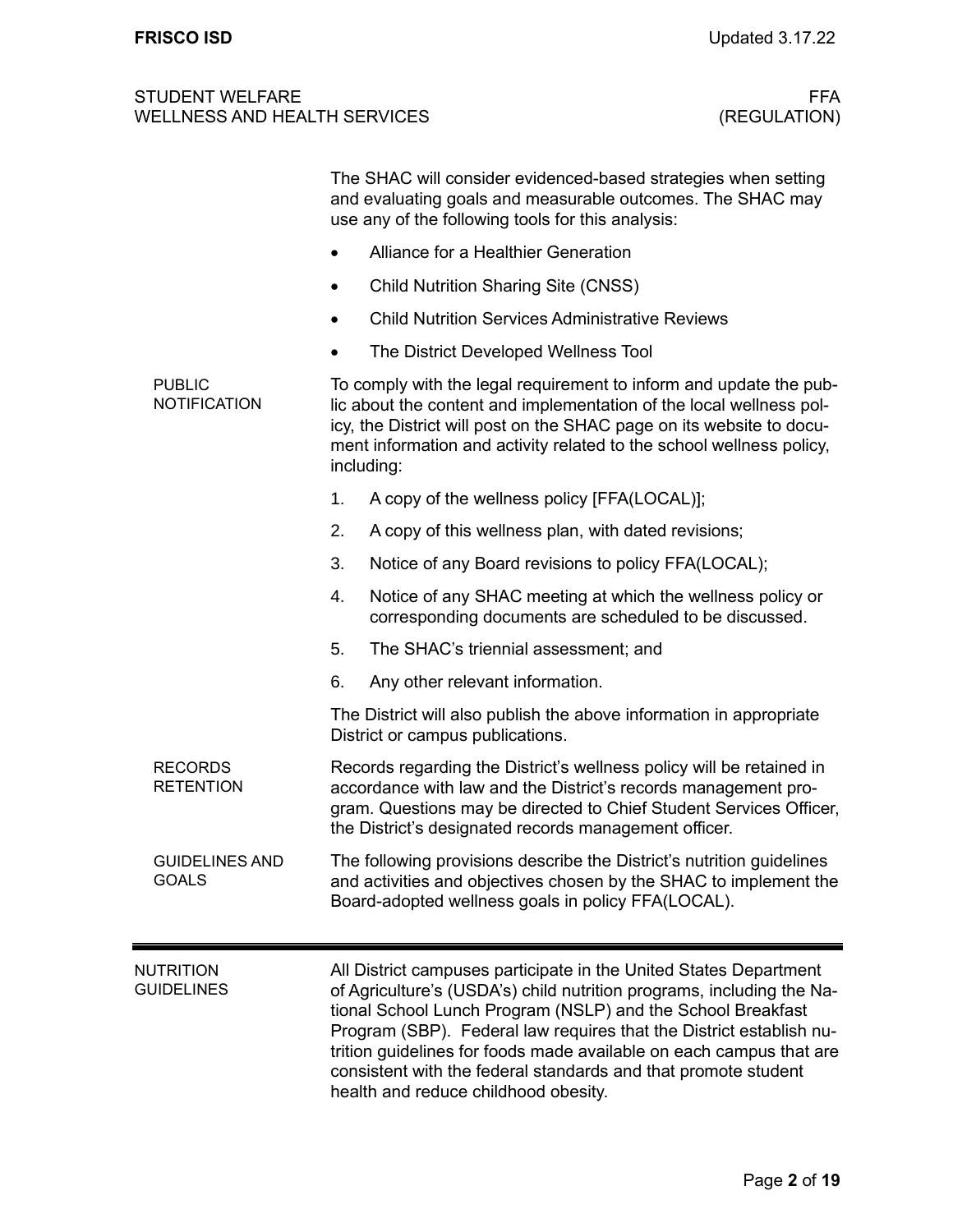|                                       | The District's nutrition guidelines are to ensure all foods and bever-<br>ages sold, otherwise made available, or marketed to students dur-<br>ing the school day adhere to all federal regulations and guidance<br>and are designed to promote student health and reduce childhood<br>obesity.                                                                                                                                                                                                                                                                                                                 |  |  |  |
|---------------------------------------|-----------------------------------------------------------------------------------------------------------------------------------------------------------------------------------------------------------------------------------------------------------------------------------------------------------------------------------------------------------------------------------------------------------------------------------------------------------------------------------------------------------------------------------------------------------------------------------------------------------------|--|--|--|
| <b>FOODS SOLD</b>                     | The District will comply with federal requirements for reimbursable<br>meals. For other foods and beverages sold to students during the<br>school day, the District will comply with the federal requirements for<br>competitive foods. Competitive foods and beverages are not part<br>of the regular meal programs and occur through sales such as a la<br>carte options or vending machines. For purposes of this plan,<br>these requirements will be referred to as "Smart Snacks" standards<br>or requirements. The following websites have information regard-<br>ing meal and Smart Snacks requirements: |  |  |  |
|                                       | http://www.fns.usda.gov/school-meals/nutrition-standards-<br>$\bullet$<br>school-meals                                                                                                                                                                                                                                                                                                                                                                                                                                                                                                                          |  |  |  |
|                                       | http://www.fns.usda.gov/healthierschoolday/tools-schools-fo-<br>$\bullet$<br>cusing-smart-snacks                                                                                                                                                                                                                                                                                                                                                                                                                                                                                                                |  |  |  |
|                                       | http://www.squaremeals.org/Publications/Handbooks.aspx<br>$\bullet$                                                                                                                                                                                                                                                                                                                                                                                                                                                                                                                                             |  |  |  |
|                                       | The District has also incorporated the following stricter standard<br>that is not prohibited by federal or state law:                                                                                                                                                                                                                                                                                                                                                                                                                                                                                           |  |  |  |
|                                       | No preparation of food by deep fat frying.<br>$\bullet$                                                                                                                                                                                                                                                                                                                                                                                                                                                                                                                                                         |  |  |  |
|                                       | No sale of energy drinks.<br>$\bullet$                                                                                                                                                                                                                                                                                                                                                                                                                                                                                                                                                                          |  |  |  |
| EXCEPTION-<br><b>FUNDRAISERS</b>      | The District will not allow exempted fundraisers; all fundraisers will<br>include non-food items, foods that meet the Smart Snacks stand-<br>ards, or foods that are not intended to be consumed at school.                                                                                                                                                                                                                                                                                                                                                                                                     |  |  |  |
| <b>FOODS MADE</b><br><b>AVAILABLE</b> | There are currently no federal requirements for foods or beverages<br>made available to students during the school day. However, each<br>school district must set its own standards.                                                                                                                                                                                                                                                                                                                                                                                                                            |  |  |  |
|                                       | In addition, the District has established the following local guide-<br>lines on foods and beverages made available to students:                                                                                                                                                                                                                                                                                                                                                                                                                                                                                |  |  |  |
|                                       | Each school may designate three party days each year for cel-<br>ebrating holidays or events. All foods offered on school campus<br>must meet or exceed the USDA Smart Snack in School Nutri-<br>tion standard. The following website has information regarding<br>Smart Snack requirements: https://foodplanner.healthiergener-<br>ation.org/calculator/                                                                                                                                                                                                                                                       |  |  |  |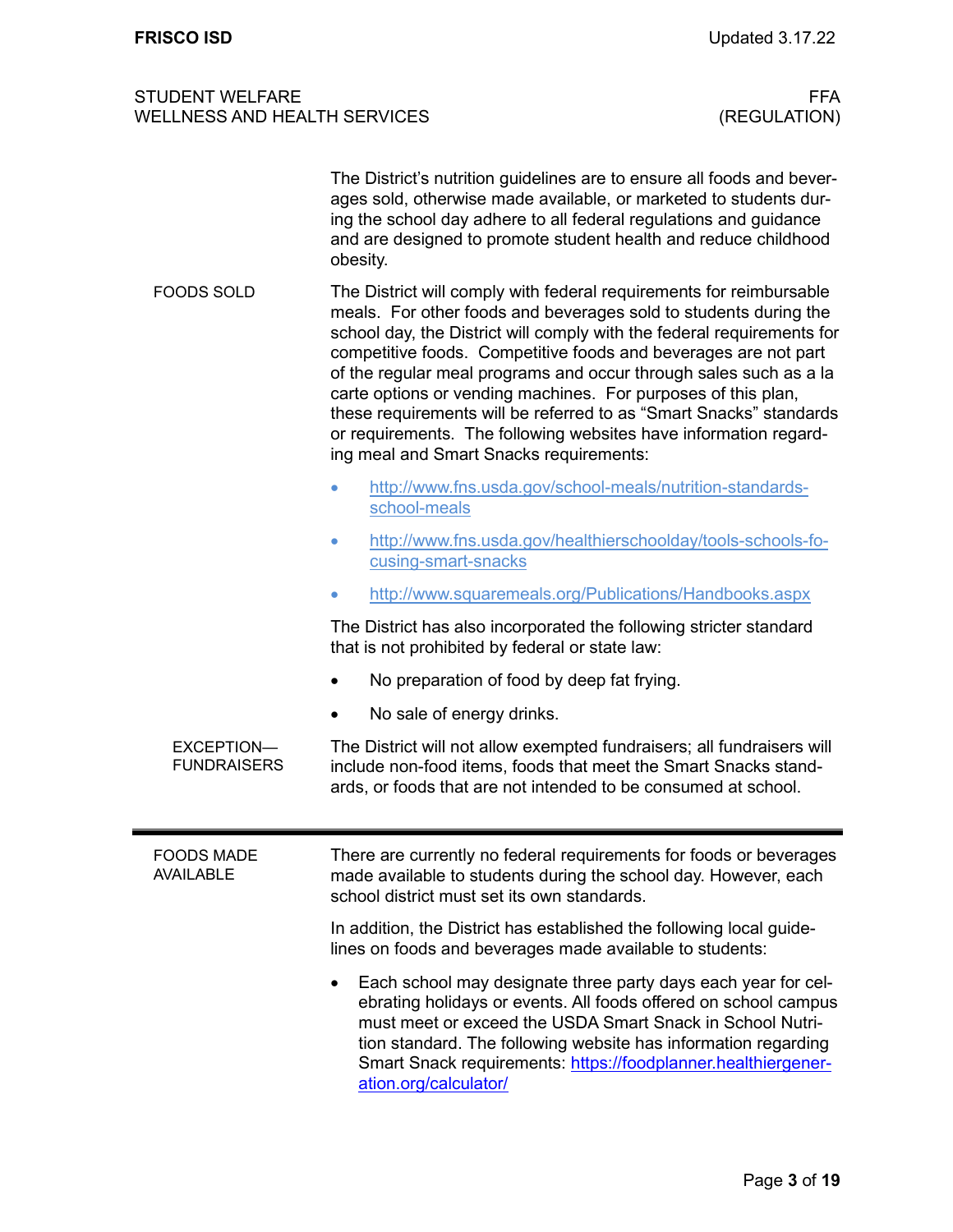|                                       | Classroom snacks brought by parents for their own children are<br>recommended to meet the USDA Smart Snack in School Nutri-<br>tion standard.                                                                                                                                                                                                                                                                                                   |
|---------------------------------------|-------------------------------------------------------------------------------------------------------------------------------------------------------------------------------------------------------------------------------------------------------------------------------------------------------------------------------------------------------------------------------------------------------------------------------------------------|
|                                       | Foods outside the local guidelines may be provided as part of<br>٠<br>the written and approved District educational curriculum or as<br>part of a student's written individualized education plan (IEP).                                                                                                                                                                                                                                        |
|                                       | Food and beverages will not be used as a reward, or withheld<br>$\bullet$<br>as punishment for any reason, such as performance or behav-<br>ior.                                                                                                                                                                                                                                                                                                |
|                                       | Food outside the local guidelines may be provided by the<br>school nurse as part of approved individualized health plan<br>(IHP) or as needed based upon nursing assessment, for exam-<br>ple crackers for an upset stomach.                                                                                                                                                                                                                    |
|                                       | Extra-curricular programs (i.e. athletics, drama, band) may pro-<br>٠<br>vide meals, drinks and snacks after school to students that are<br>outside the local guidelines when traveling for a competition or<br>event.                                                                                                                                                                                                                          |
|                                       | Food deliveries during the school day for students will only be<br>$\bullet$<br>allowed from a parent or guardian. No outside deliveries of<br>form from sources such as UBER, Lyft or restaurant delivery<br>will be accepted.                                                                                                                                                                                                                 |
|                                       | Foods provided as part of the curriculum or on waiver days<br>$\bullet$<br>must be inclusive for all students. Food allergies, diabetes, and<br>other documented food-related special needs must be consid-<br>ered.                                                                                                                                                                                                                            |
| <b>MEASURING</b><br><b>COMPLIANCE</b> | The District will measure compliance with the nutrition guidelines<br>by reviewing meal reimbursement submissions from the child nutri-<br>tion department to the TDA, reviewing foods and beverages that<br>are sold in competition with the regular school meals, reviewing<br>items sold as part of approved District fundraisers, and monitoring<br>the types of foods and beverages made available to students dur-<br>ing the school day. |
| <b>NUTRITION</b><br><b>PROMOTION</b>  | Federal law requires that the District establish goals for nutrition<br>promotion in its wellness policy. The District's nutrition promotion<br>activities will encourage participation in the National School Lunch<br>Program, the School Breakfast Program, and any supplemental<br>food and nutrition programs offered by the District.                                                                                                     |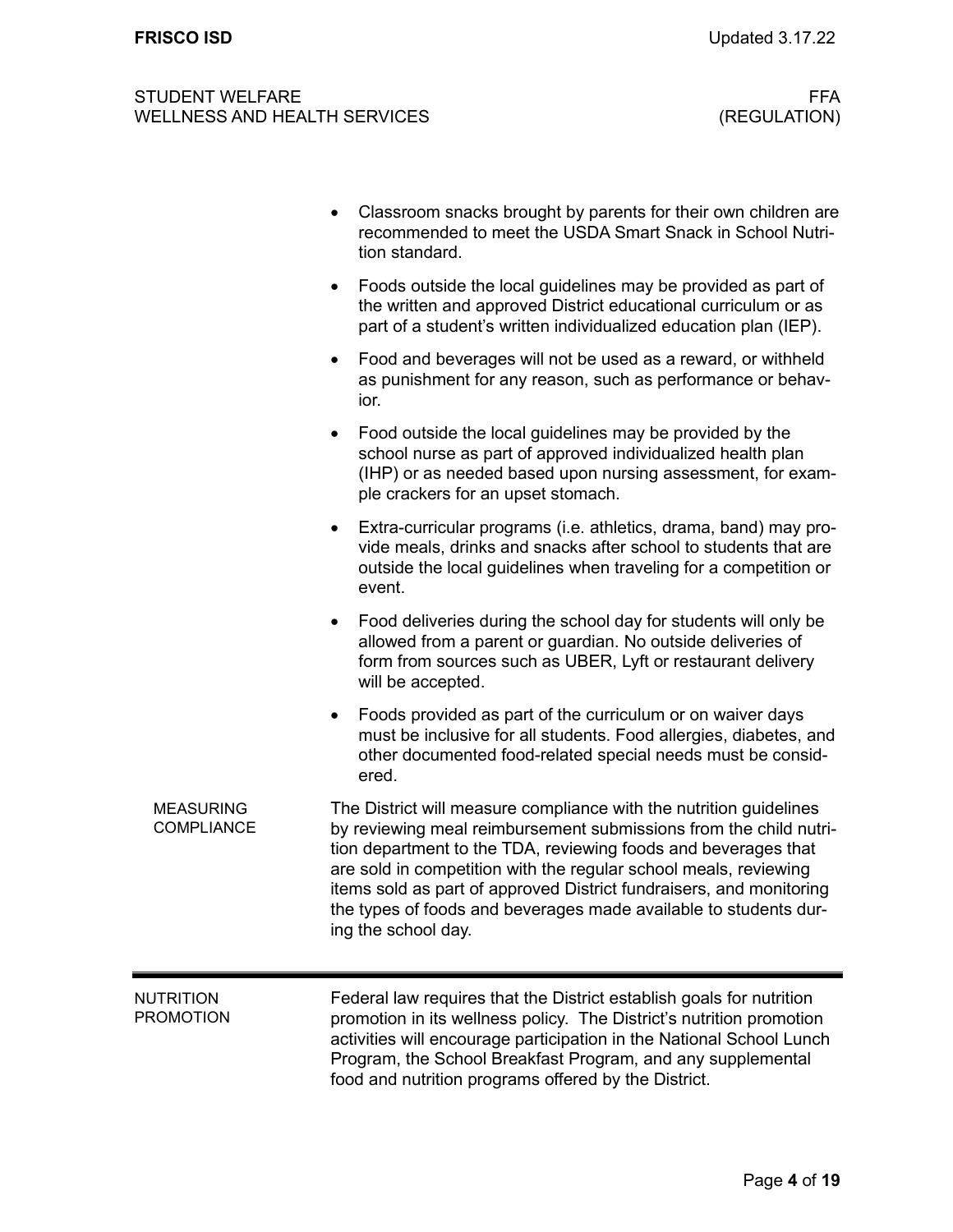In accordance with FFA(LOCAL), the District has established the following goal(s) for nutrition promotion.

**GOAL:** The District's food service staff, teachers, and other District personnel shall consistently promote healthy nutrition messages in cafeterias, classrooms, and other appropriate settings.

**Objective 1:** Healthy Nutrition messages are clearly present in the appropriate areas of each campus.

| <b>Action Steps</b>                                                                         |           | <b>Methods for Measuring Implementation</b>                                                 |
|---------------------------------------------------------------------------------------------|-----------|---------------------------------------------------------------------------------------------|
| The School staff will post healthful food<br>messages in the dining and service ar-<br>eas. |           | Baseline or benchmark data points:<br>District Developed wellness tool<br>Resources needed: |
|                                                                                             |           | Educational flyers/posters, etc.                                                            |
|                                                                                             |           | Obstacles:                                                                                  |
|                                                                                             | $\bullet$ | Validity of self-reporting                                                                  |
|                                                                                             |           | Funding                                                                                     |

**Objective 2:** Encourage positive nutritional habits with a variety of methods that create a healthy school environment.

|  | <b>Action Steps</b>                                                               | <b>Methods for Measuring Implementation</b>                  |
|--|-----------------------------------------------------------------------------------|--------------------------------------------------------------|
|  | The Café staff will utilize marketing<br>materials that promote healthy nutrition | Baseline or benchmark data points:                           |
|  | messaging provided by the Child Nutri-                                            | District Developed wellness tool                             |
|  | tion Services.                                                                    | Resources needed:                                            |
|  | The Café staff will display menu signs<br>with the daily meal options.            | Professional Development for Child<br><b>Nutrition Staff</b> |
|  |                                                                                   | Menu signs and Menu boards                                   |
|  |                                                                                   | Obstacles:                                                   |
|  |                                                                                   | Access to resources                                          |
|  |                                                                                   | Validity of self-reporting                                   |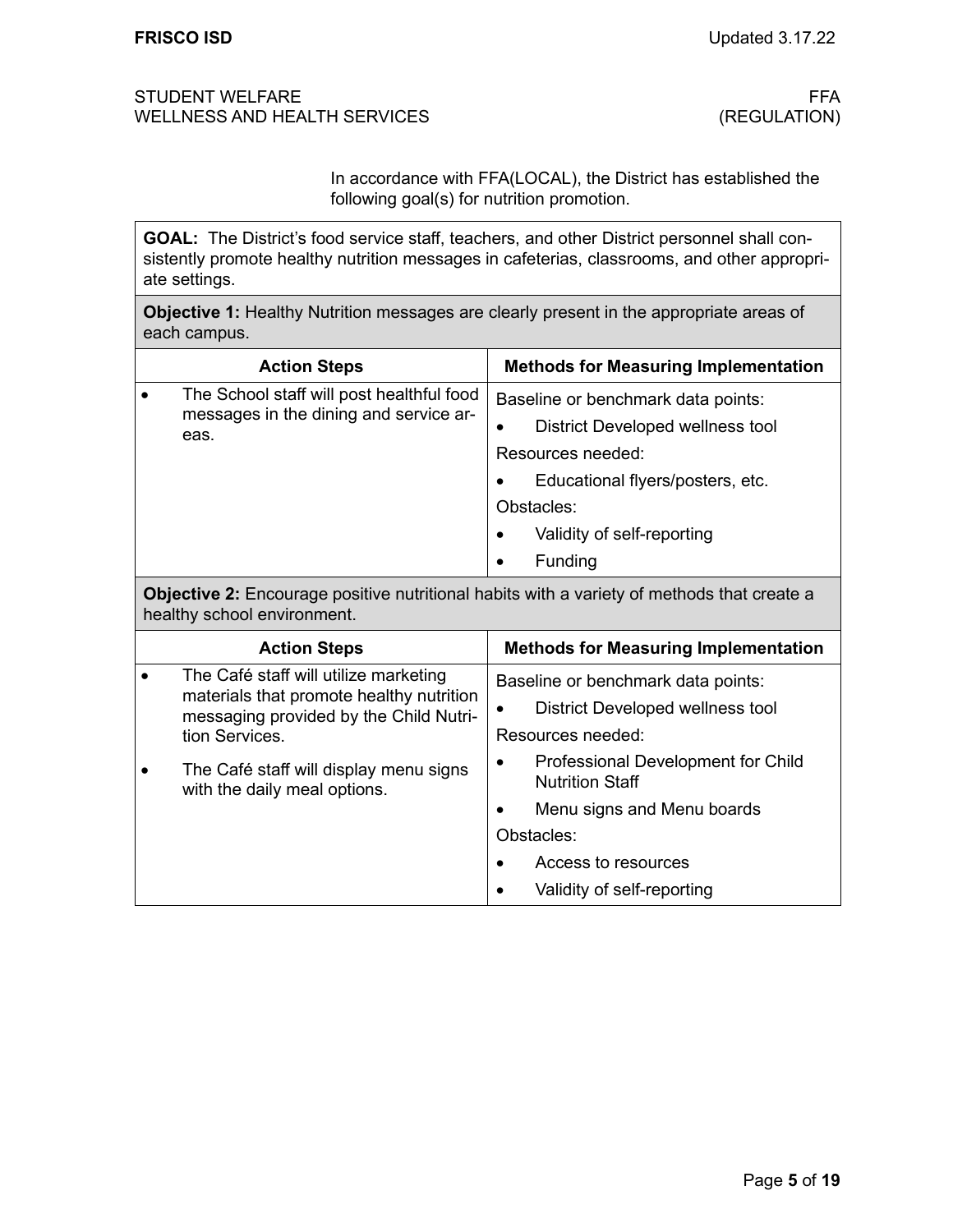**GOAL:** The District shall share educational nutrition information with families and the general public to promote healthy nutrition choices and positively influence the health of students.

**Objective 1: Consistently post in an easily accessed location on the district's website the breakfast and lunch menu's with nutritional information.** 

| <b>Action Steps</b>                                                                                                     |                                  | <b>Methods for Measuring Implementation</b>                                                              |  |
|-------------------------------------------------------------------------------------------------------------------------|----------------------------------|----------------------------------------------------------------------------------------------------------|--|
| The Child Nutrition Department will en-<br>$\bullet$<br>sure the menu is available to students<br>and families.         |                                  | Baseline or benchmark data points:                                                                       |  |
|                                                                                                                         | District developed wellness tool |                                                                                                          |  |
| The Child Nutrition Department will<br>$\bullet$<br>promote use of the School Café web-<br>site and mobile application. | Resources needed:                |                                                                                                          |  |
|                                                                                                                         |                                  | Child nutrition website                                                                                  |  |
|                                                                                                                         |                                  | School nutrition management software                                                                     |  |
|                                                                                                                         |                                  | Obstacles:                                                                                               |  |
|                                                                                                                         |                                  | Validity of self-reporting                                                                               |  |
|                                                                                                                         |                                  | . A result of the set of the set of the set of the set of the set of the set of the set of $\mathcal{A}$ |  |

**Objective 2: Provide on the district's website nutrition resources for students, parents and the general public.**

|  | <b>Action Steps</b>                                                                                                     | <b>Methods for Measuring Implementation</b> |
|--|-------------------------------------------------------------------------------------------------------------------------|---------------------------------------------|
|  | The Child Nutrition Department will en-                                                                                 | Baseline or benchmark data points:          |
|  | sure nutrition messaging is consistent<br>with the school health programs.                                              | District developed wellness tool            |
|  | The Child Nutrition Department will<br>provide an opportunity to ask nutrition<br>related questions via "Ask the Dieti- | Resources needed:                           |
|  |                                                                                                                         | Child nutrition website                     |
|  |                                                                                                                         | Obstacles:                                  |
|  | tian".                                                                                                                  | Validity of self-reporting                  |

Federal law requires that the District establish goals for nutrition education in its wellness policy. State law also requires that the District implement a coordinated health program with a nutrition services and health education component at the elementary and middle school levels. [See EHAA] NUTRITION EDUCATION

> In accordance with FFA(LOCAL), the District has established the following goal(s) for nutrition education.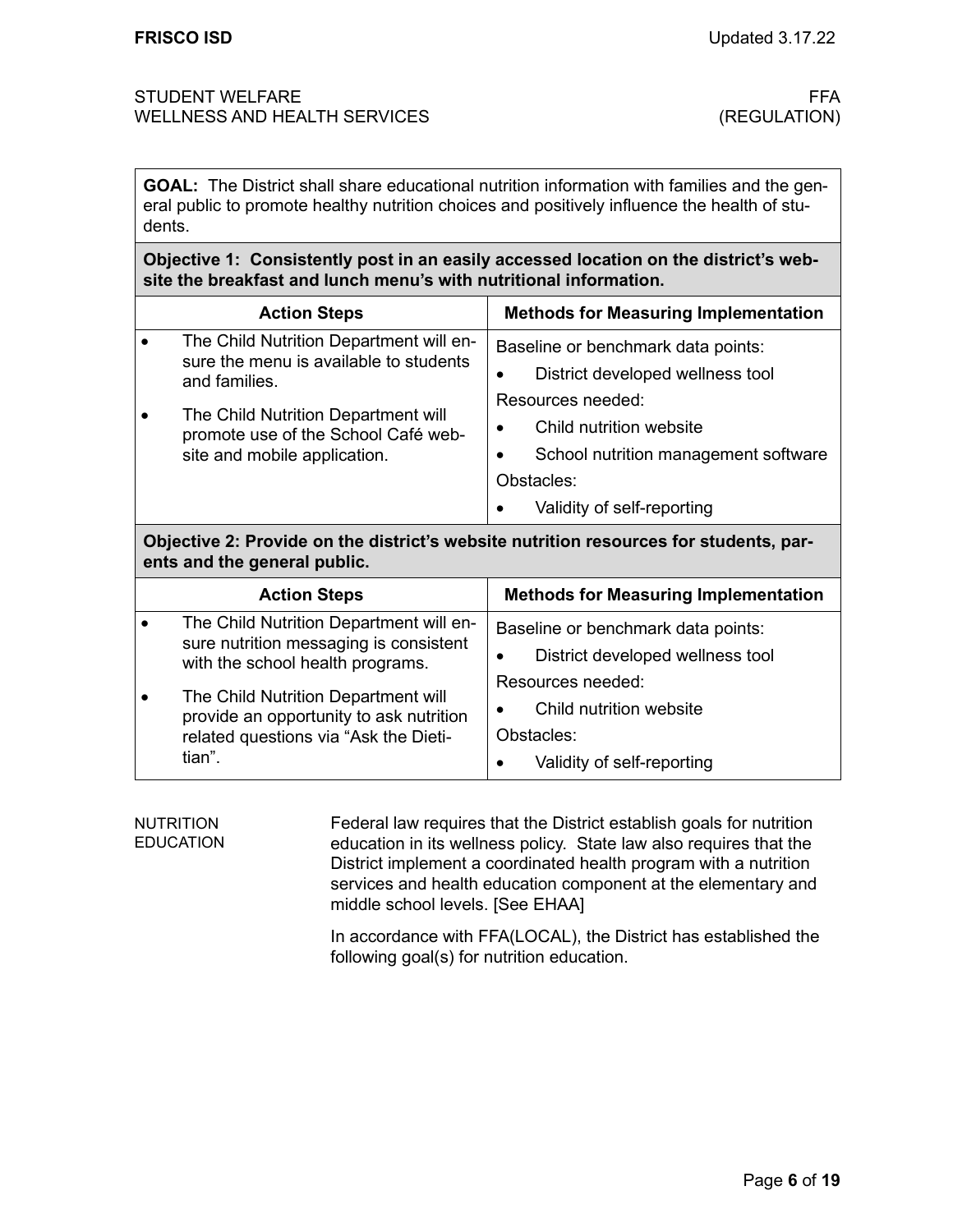**GOAL:** The District shall deliver nutrition education that fosters the adoption and maintenance of healthy eating behaviors.

## **Objective 1: Each campus will provide nutrition education through physical education and health education areas of curriculum.**

| <b>Action Steps</b>                                                                                    | <b>Methods for Measuring Implementation</b>                                                                                                                                                                                                                            |
|--------------------------------------------------------------------------------------------------------|------------------------------------------------------------------------------------------------------------------------------------------------------------------------------------------------------------------------------------------------------------------------|
| Schools will collaborate to develop a<br>plan to provide nutrition education<br>within the curriculum. | Baseline or benchmark data points:<br><b>Lesson Plans</b><br>District developed wellness tool<br>Resources needed:<br><b>Nutrition Education Curriculum</b><br>Obstacles:<br>Access to resources<br>Nutrition education is only part of the<br>$\bullet$<br>curriculum |

**GOAL:** The District shall make nutrition education a District-wide priority and shall integrate nutrition education into other areas of the curriculum, as appropriate.

**Objective 1: To establish integration of nutrition education into other areas of curriculum at each campus.** 

| <b>Action Steps</b>                                                                                                   | <b>Methods for Measuring Implementation</b>                                                                                                                                                                       |
|-----------------------------------------------------------------------------------------------------------------------|-------------------------------------------------------------------------------------------------------------------------------------------------------------------------------------------------------------------|
| Schools will collaborate to develop a<br>plan to provide nutrition education<br>within other areas of the curriculum. | Baseline or benchmark data points:<br>District developed wellness tool<br>Resources needed:<br><b>Nutrition Education Curriculum</b><br>Obstacles:<br>See as only a PE/Health/Nurse/Café<br>related item to teach |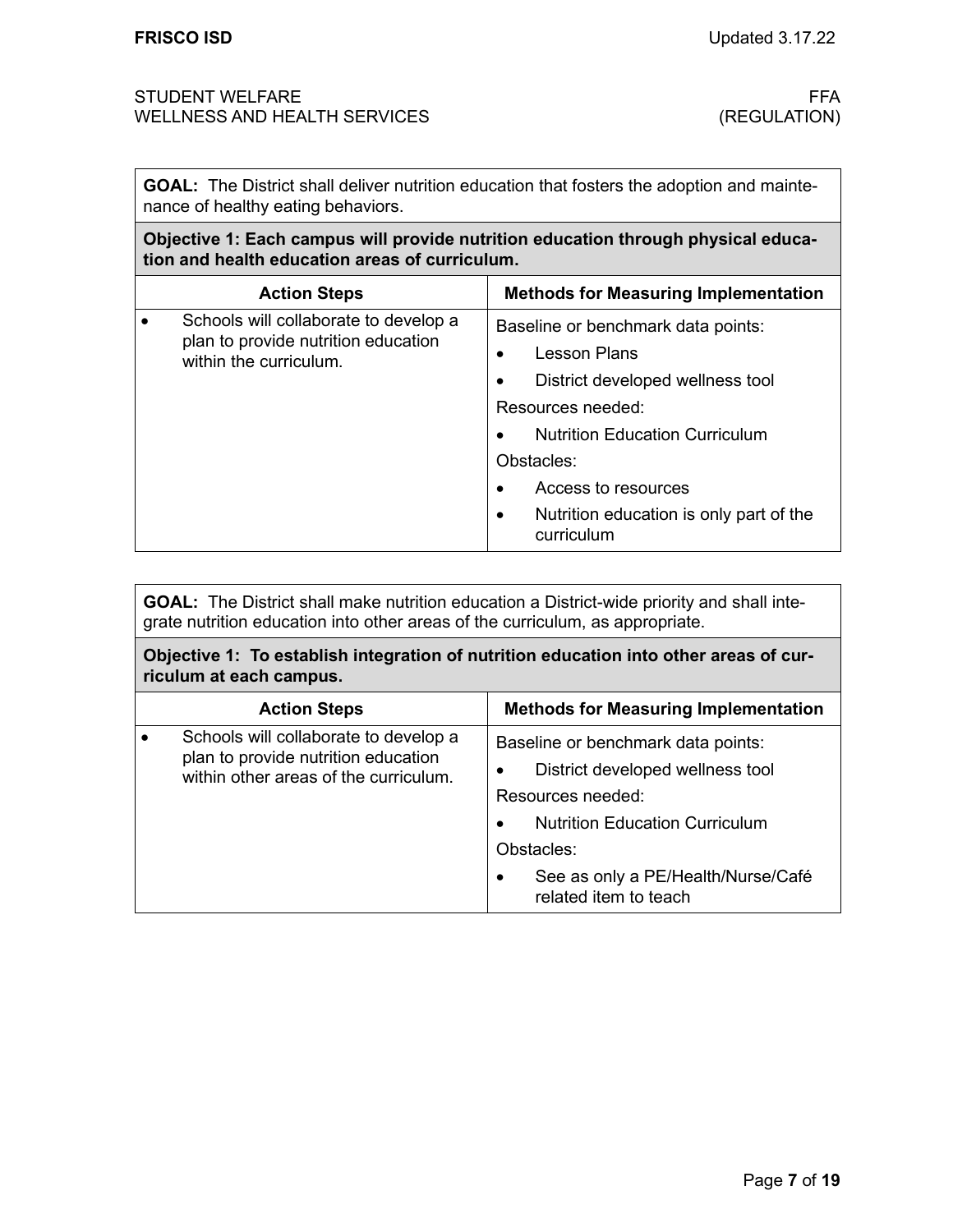**GOAL:** The District shall provide professional development so that teachers and other staff responsible for the nutrition education program are adequately prepared to effectively deliver the program.

### **Objective 1: The district will provide appropriate resources and training for campus staff responsible for nutrition education.**

|           | <b>Action Steps</b>                                                            |   | <b>Methods for Measuring Implementation</b> |
|-----------|--------------------------------------------------------------------------------|---|---------------------------------------------|
| $\bullet$ | Determine resources and training that<br>will be provided to the campus staff. |   | Baseline or benchmark data points:          |
|           |                                                                                | ٠ | District developed wellness tool            |
|           |                                                                                |   | Resources needed:                           |
|           |                                                                                |   | Training/educational material               |
|           |                                                                                |   | Obstacles:                                  |
|           |                                                                                |   | Access to resources                         |

The District will implement, in accordance with law, a coordinated health program with physical education and physical activity components and will offer at least the required amount of physical activity for all grades. [See BDF, EHAA, EHAB, and EHAC] PHYSICAL ACTIVITY

> T*he District will meet the requirements for physical activity as mandated by Education Code 28.002(l)–(l-1) through the following:*

- **Elementary level:** students will engage in at least 30 minute per day or 135 minutes per week of moderate to vigorous physical activity through physical education classes and programs throughout the school year.
- **Middle school level:** students are expected to participate in moderate or vigorous daily physical activity for at least 30 minutes a day, or at least 225 minutes per 2-week period for at least four semesters during those grade levels as part of the district's physical education curriculum.
- **High school level:** students must earn 1.0 PE credit to satisfy graduation requirements. The District will follow state standards and guidelines set for high school PE.
- **All School Levels:** Students will be moderately to vigorously active for at least 50% the time spent in physical education class sessions each week.

Children and adolescents should participate in 60 minutes of physical activity every day. A substantial percentage of students' physical activity can be provided through a comprehensive, school-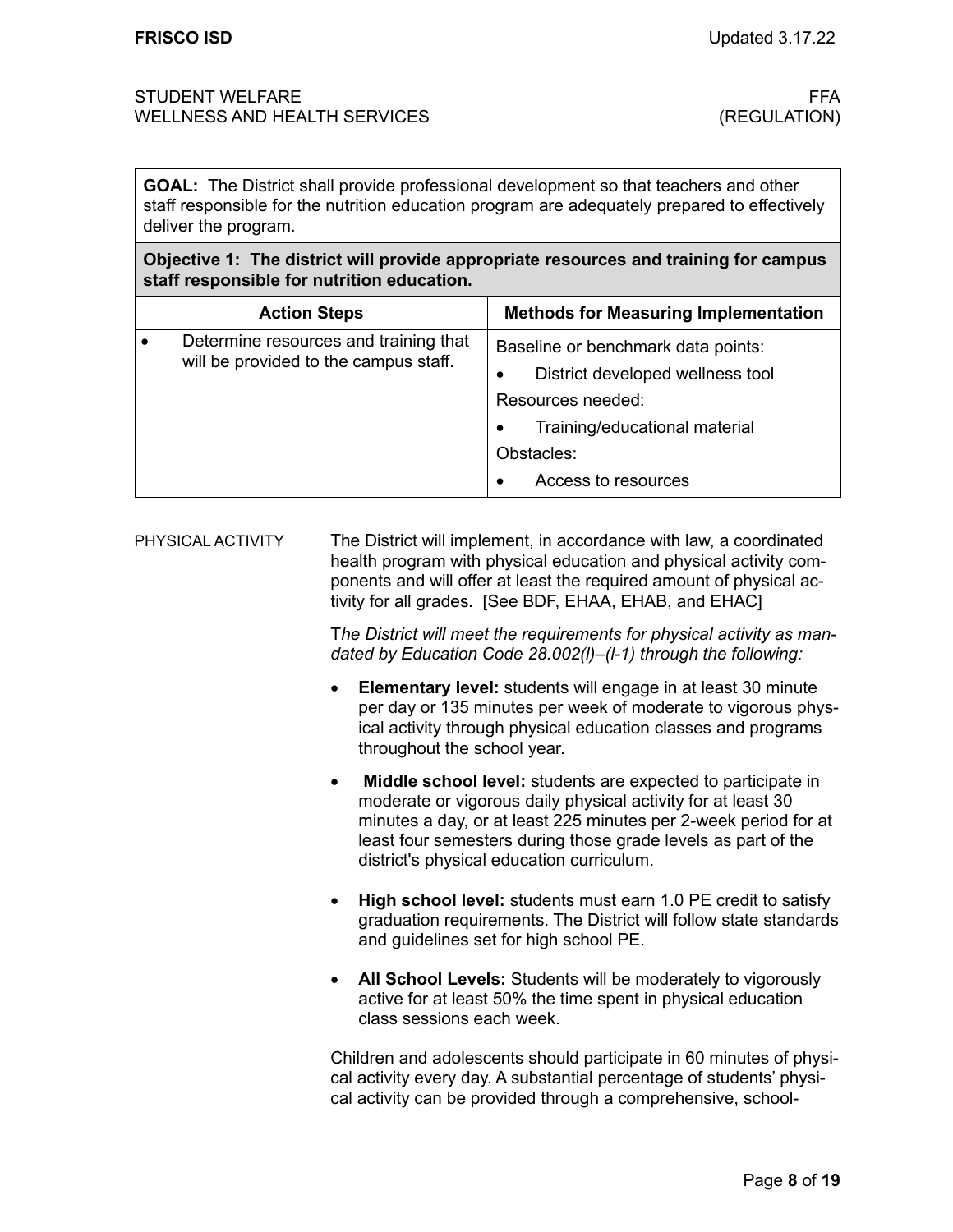based physical activity program (CSPAP) that includes these components: physical education, recess, classroom-based physical activity, encouraging walking and biking to school, and out-of-school time activities and the district is committed to providing these opportunities. Schools will ensure that these varied opportunities are in addition to, and not as a substitute for, physical education (addressed in "Physical Education" subsection).

Federal law requires that the District establish goals for physical activity in its wellness policy. In accordance with FFA(LOCAL), the District has established the following goal(s) for physical activity.

**GOAL:** The District shall provide an environment that fosters safe, enjoyable, and developmentally appropriate fitness activities for all students, including those who are not participating in physical education classes or competitive sports.

**Objective 1:** Physical activity during the school day (including but not limited to recess, physical activity breaks, or physical education) will not be withheld as punishment for any reason. (This does not include participation on sports teams that have specific academic requirements.)

|  | <b>Action Steps</b>                                                                                                        |   | <b>Methods for Measuring Implementation</b> |
|--|----------------------------------------------------------------------------------------------------------------------------|---|---------------------------------------------|
|  | Annual training to review district physi-<br>cal activity policies and practices for<br>teachers and administrative staff. |   | Baseline or benchmark data points:          |
|  |                                                                                                                            | ٠ | District developed wellness tool            |
|  |                                                                                                                            |   | Resources needed:                           |
|  |                                                                                                                            |   | Annual trainings for staff                  |
|  |                                                                                                                            |   | Obstacles:                                  |
|  |                                                                                                                            |   | <b>Staff attrition</b>                      |

**Objective 2:** The District will ensure students have scheduled developmentally appropriate opportunities for physical activity and unstructured play breaks.

| <b>Action Steps</b>                                                                                                                                                                                                                                                                                                                                                                                                                                                      | <b>Methods for Measuring Implementation</b>                                                                                                                                                                                                                                                                                               |
|--------------------------------------------------------------------------------------------------------------------------------------------------------------------------------------------------------------------------------------------------------------------------------------------------------------------------------------------------------------------------------------------------------------------------------------------------------------------------|-------------------------------------------------------------------------------------------------------------------------------------------------------------------------------------------------------------------------------------------------------------------------------------------------------------------------------------------|
| All elementary schools will offer at least<br>40 minutes of outdoor (weather permit-<br>ting) unstructured play breaks (a.k.a.<br>"recess") each day, split into at least two<br>separate periods, throughout the school<br>year.<br>$\circ$ The district encourages hand-wash-<br>ing time, as well as time to put away<br>coats/gloves, be built into the transi-<br>tion period/time frame and not cut<br>into lunch time, recess time, or<br>scheduled brain breaks. | Baseline or benchmark data points:<br>District developed wellness tool<br>Resources needed:<br>1-2 Sample master schedules for each<br>$\bullet$<br>of elementary, middle, and high school<br>levels showing how to implement<br>break times, transition time, and lunch<br>time in an optimal way in the daily<br>schedule<br>Obstacles: |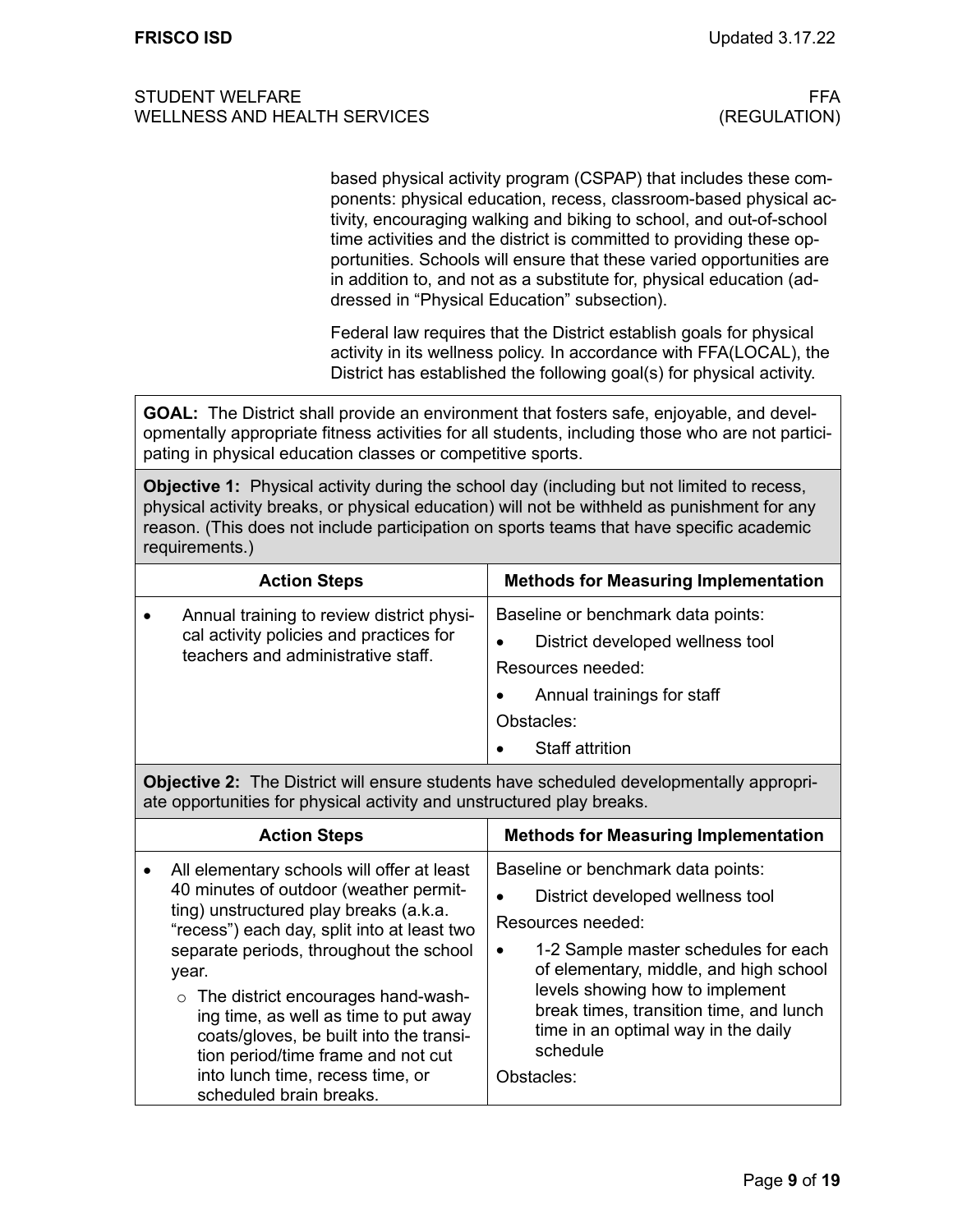| <b>ACTION OTENS</b>                                                                                               | <b>INCLIDUS IOF MEASURING IMPIGNMENTATION</b>                          |
|-------------------------------------------------------------------------------------------------------------------|------------------------------------------------------------------------|
| Per the Consumer Product Safety Com-<br>mission (CPSC) recommendations,<br>playground equipment per shall be part | Baseline or benchmark data points:<br>District developed wellness tool |
|                                                                                                                   |                                                                        |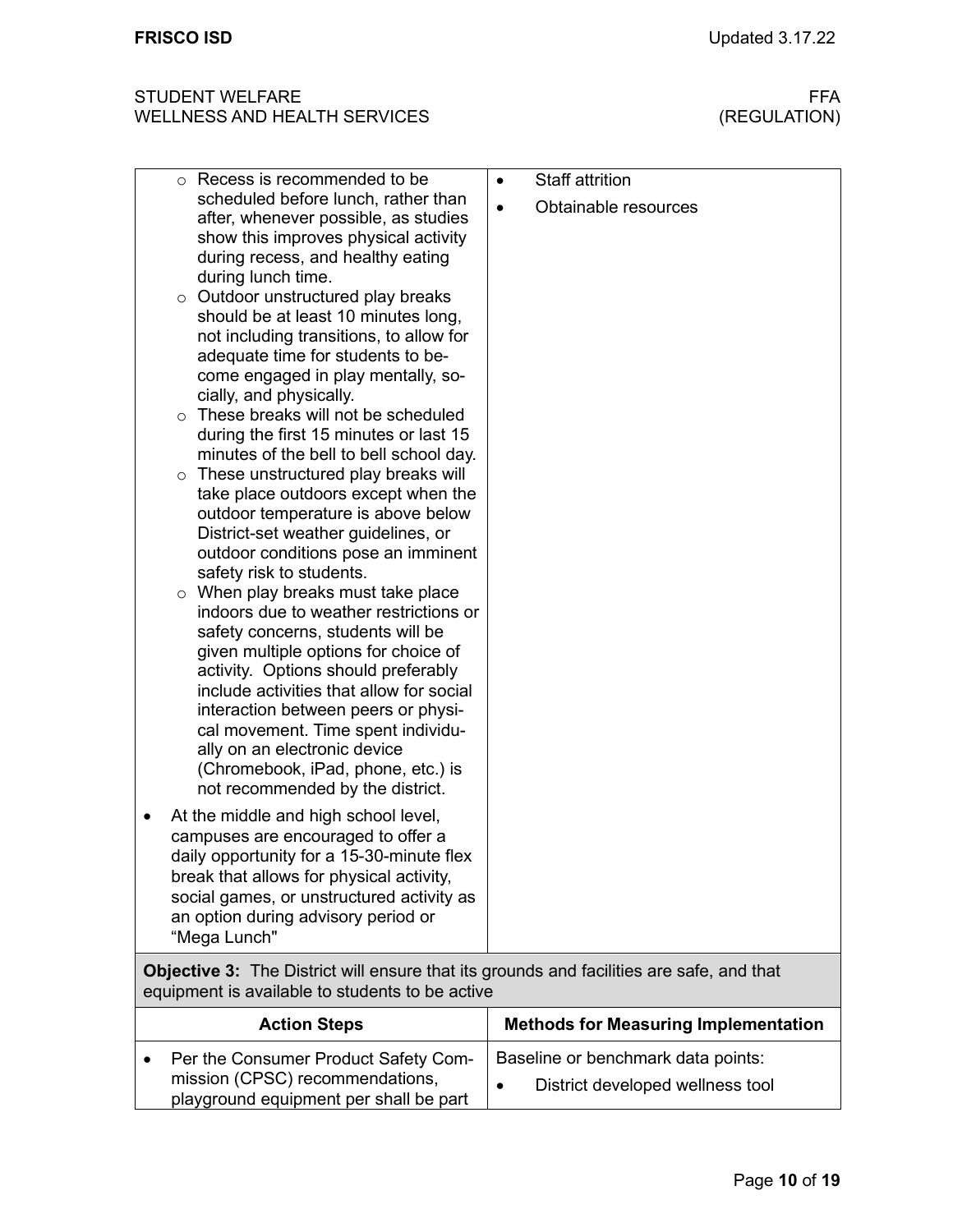| of a regular maintenance & operations                                                                                                                                                                                        | Resources needed:                                                                                                                                         |  |
|------------------------------------------------------------------------------------------------------------------------------------------------------------------------------------------------------------------------------|-----------------------------------------------------------------------------------------------------------------------------------------------------------|--|
| program that involves inspections by an<br>in-house Certified Playground Safety In-<br>spector (CPSI), with maintenance & re-<br>pairs conducted as needed to prevent<br>accidents or minimize injuries from oc-<br>curring. | CPSI-trained employee or contractor                                                                                                                       |  |
|                                                                                                                                                                                                                              | <b>CPSC</b> recommendations                                                                                                                               |  |
|                                                                                                                                                                                                                              | Maintenance log documenting dates of<br>٠<br>inspections and repairs at each cam-<br>pus (to be maintained by the district<br>and shared with the campus) |  |
|                                                                                                                                                                                                                              | Obstacles:                                                                                                                                                |  |
|                                                                                                                                                                                                                              | Staffing                                                                                                                                                  |  |
|                                                                                                                                                                                                                              | Funds                                                                                                                                                     |  |

**GOAL:** The District shall provide appropriate staff development and encourage teachers to integrate physical activity into the academic curriculum where appropriate.

**Objective 1: Students will be given opportunities to take short breaks during long periods of instruction to stretch and move.**

| <b>Action Steps</b>                                                                                                                                                                                                                                                                                                                             | <b>Methods for Measuring Implementation</b>                                                                                                                                                                  |
|-------------------------------------------------------------------------------------------------------------------------------------------------------------------------------------------------------------------------------------------------------------------------------------------------------------------------------------------------|--------------------------------------------------------------------------------------------------------------------------------------------------------------------------------------------------------------|
| When possible, the Teachers are recom-<br>mended to provide short (3-5 minute)<br>social/physical activity breaks to stu-<br>dents throughout the school day. These<br>physical activity breaks will be a comple-<br>ment, not substitute, to physical educa-<br>tion class, recess, scheduled "brain<br>breaks," and class transition periods. | Baseline or benchmark data points:<br>District developed wellness tool<br>Resources needed:<br>Staff development i.e. restorative prac-<br>$\bullet$<br>tice<br>Obstacles:<br>Time<br><b>Staff attrition</b> |

### **Objective 2: Teachers will look for opportunities to incorporate movement into their instruction**

| <b>Action Steps</b> |                                                                                                                                                                                                                                   | <b>Methods for Measuring Implementation</b>                                                                                                                                                                                                    |  |
|---------------------|-----------------------------------------------------------------------------------------------------------------------------------------------------------------------------------------------------------------------------------|------------------------------------------------------------------------------------------------------------------------------------------------------------------------------------------------------------------------------------------------|--|
|                     | Teachers and campuses are encour-<br>aged to incorporate movement into aca-<br>demic instruction time through:<br>Kinesthetic learning approaches.<br>$\circ$<br>Flexible seating that allows for<br>$\circ$<br>student movement. | Baseline or benchmark data points:<br>District developed wellness tool<br>Resources needed:<br>Flexible/alternative seating<br>Staff training on kinesthetic learning<br>$\bullet$<br>approaches<br>Obstacles:<br>Staff training and attrition |  |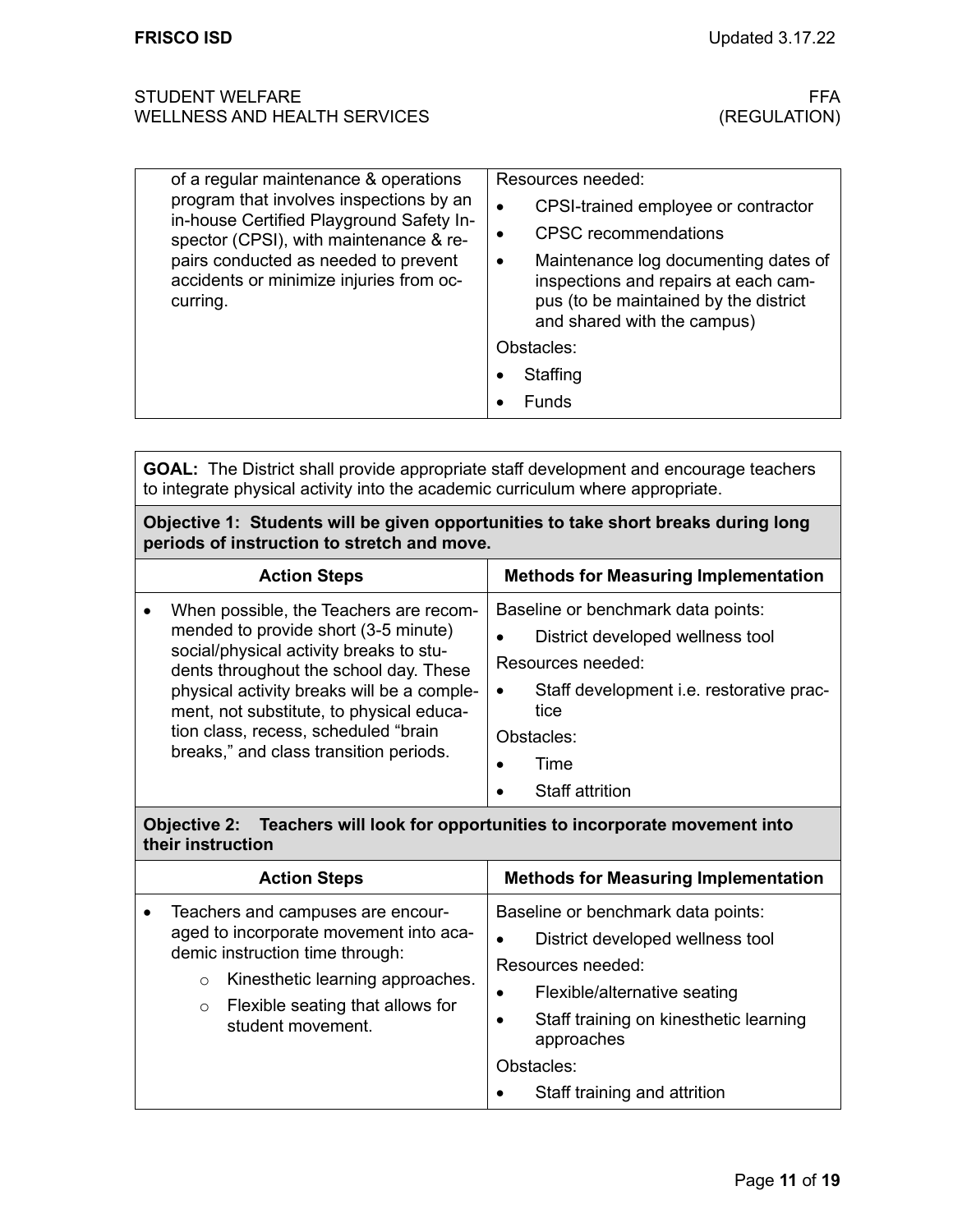|--|

**GOAL:** The District shall make appropriate before-school and after-school physical activity programs available and shall encourage students to participate.

## **Objective 1: Campuses will partner with community organizations and programs to facilitate after-school physical activity**

|                                                                                     | <b>Action Steps</b>                                                                                                                                                                            | <b>Methods for Measuring Implementation</b>                                                                                                                                 |  |
|-------------------------------------------------------------------------------------|------------------------------------------------------------------------------------------------------------------------------------------------------------------------------------------------|-----------------------------------------------------------------------------------------------------------------------------------------------------------------------------|--|
|                                                                                     | Each campus will work with their PTA<br>and other community partners to facili-<br>tate programs, clubs, and events that<br>encourage physical activity in students<br>outside of school time. | Baseline or benchmark data points:<br>District developed wellness tool<br>Resources needed:<br><b>Community Partners</b><br>Obstacles:<br>Staff involvement<br><b>Funds</b> |  |
| Objective 2: Students will be encouraged to walk and bike to school where practical |                                                                                                                                                                                                |                                                                                                                                                                             |  |
|                                                                                     |                                                                                                                                                                                                |                                                                                                                                                                             |  |
|                                                                                     | <b>Action Steps</b>                                                                                                                                                                            | <b>Methods for Measuring Implementation</b>                                                                                                                                 |  |
|                                                                                     | Each campus will encourage students to<br>try walking and biking to school as part<br>of a healthy lifestyle. To facilitate this<br>each campus will:                                          | Baseline or benchmark data points:<br>District developed wellness tool<br>Resources needed:                                                                                 |  |
|                                                                                     | Ensure there are places for<br>$\circ$<br>safely securing bikes.                                                                                                                               | Bike racks at each campus<br>Crossing guards<br>$\bullet$                                                                                                                   |  |

| to help students get to and from<br>school safely.                         | Obstacles:               |  |  |
|----------------------------------------------------------------------------|--------------------------|--|--|
| $\circ$ Inform parents of National Walk<br>to School Day and National Bike | Staffing<br><b>Funds</b> |  |  |
| to School Day.                                                             |                          |  |  |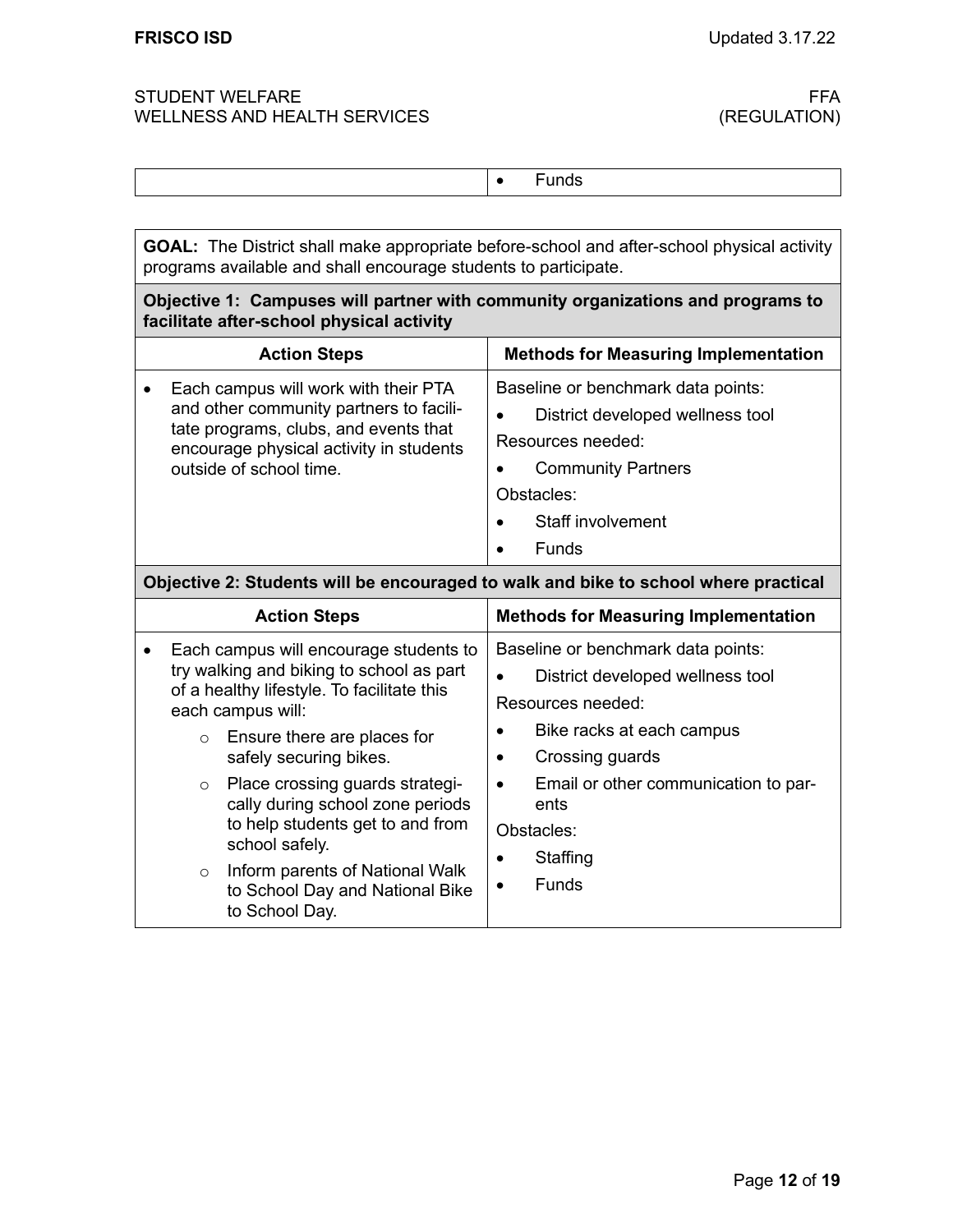**GOAL:** The District shall make appropriate training and other activities available to District employees in order to promote enjoyable, life-long physical activity for District employees and students.

### **Objective 1: Utilize the districts wellness coordinator as health knowledge resource/liaison**

| <b>Action Steps</b>                                                                                                                                                                                                                                                                                                                                                                                                |                     | <b>Methods for Measuring Implementation</b>                                                                                                                                            |  |
|--------------------------------------------------------------------------------------------------------------------------------------------------------------------------------------------------------------------------------------------------------------------------------------------------------------------------------------------------------------------------------------------------------------------|---------------------|----------------------------------------------------------------------------------------------------------------------------------------------------------------------------------------|--|
| Facilitate expanded learning opportuni-<br>ties for campus health staff (nurses,<br>PE staff, and counselors) through the<br>districts wellness coordinator or repu-<br>table organizations (such as American<br>Heart Association), and provide regular<br>opportunities for campus health staff to<br>share their knowledge of the benefits<br>of physical activity with other campus<br>employees and students. | ٠<br>$\bullet$<br>٠ | Baseline or benchmark data points:<br>District developed wellness tool<br>Resources needed:<br>Resources will vary depending on the<br>event<br>Obstacles:<br><b>Funds</b><br>Staffing |  |

# **Objective 2: Staff are encouraged to take advantage of opportunities to participate in physical activity-based events and programs during and after the school day.**

| <b>Action Steps</b>                                                                                                                                                                                                                                                                                                                              | <b>Methods for Measuring Implementation</b>                                                                                                                                                   |
|--------------------------------------------------------------------------------------------------------------------------------------------------------------------------------------------------------------------------------------------------------------------------------------------------------------------------------------------------|-----------------------------------------------------------------------------------------------------------------------------------------------------------------------------------------------|
| Campus staff are recommended to<br>look for opportunities to participate in<br>physical activity during the school day,<br>and to take advantage of times when<br>students are also physically active<br>(such as walking laps around the play-<br>ground during recess and participating<br>with the class when movement breaks<br>are needed). | Baseline or benchmark data points:<br>District developed wellness tool<br>Resources needed:<br>Resources will vary depending on the<br>school and staff.<br>Obstacles:<br>Staff participation |
| Campus staff are also encouraged to<br>collaborate with each other to come up<br>with fun ways to support each other's<br>physical health outside the normal<br>school routine (for example, friendly<br>competitions for reaching personal<br>weight-loss goals or taking the most<br>steps in a day).                                          |                                                                                                                                                                                               |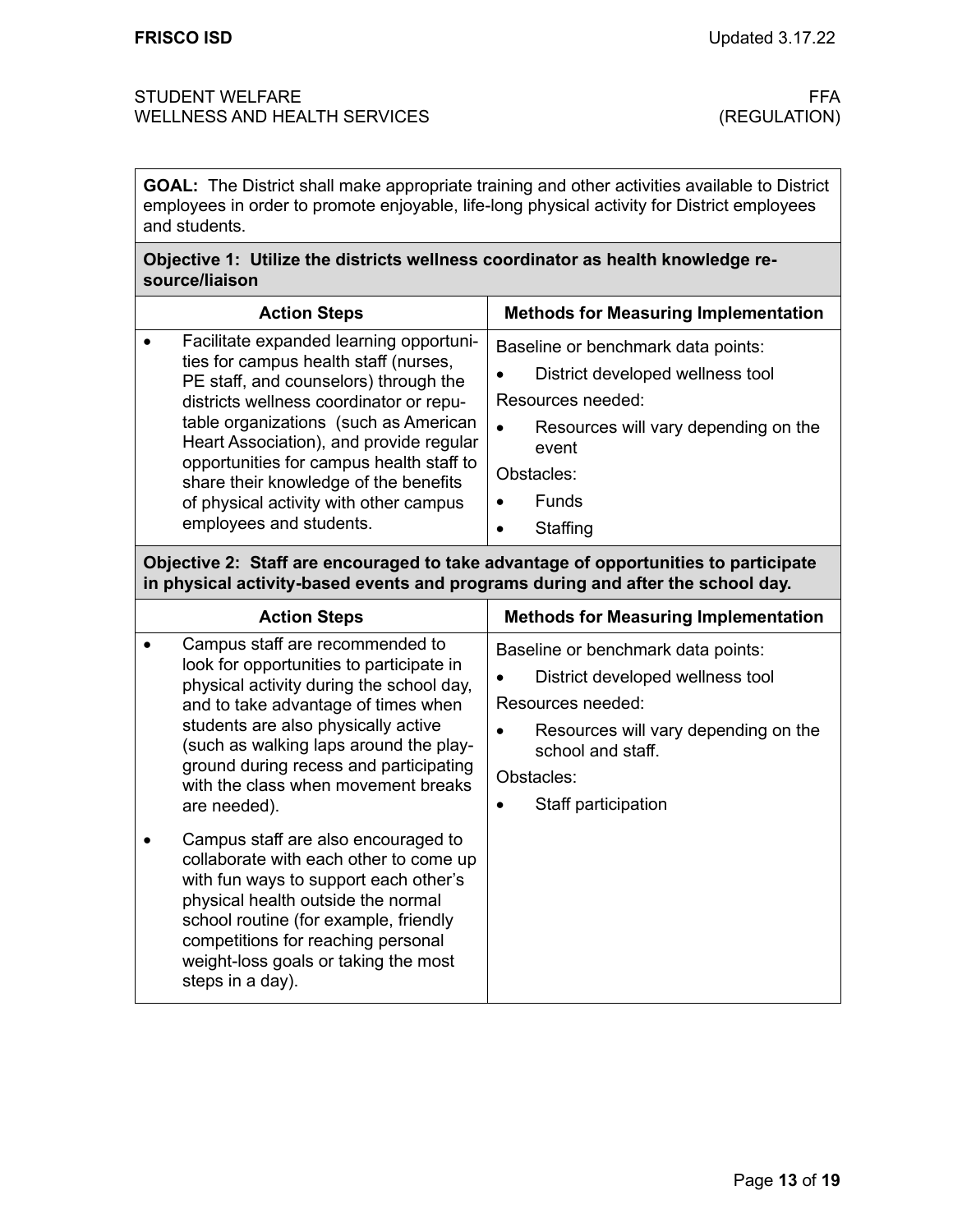**GOAL:** The District shall encourage parents to support their children's participation, to be active role models, and to include physical activity in family events.

**Objective 1: Parents and guardians will be given the opportunity to participate in at least 2 events annually either during or outside of school hours that involves physical activity and includes both parents and students.**

|       | <b>Action Steps</b>                                                                                                          |                                    | <b>Methods for Measuring Implementation</b>              |
|-------|------------------------------------------------------------------------------------------------------------------------------|------------------------------------|----------------------------------------------------------|
| lies. | Where possible, the district will incor-<br>porate a physical activity option into<br>health fairs or other health awareness | Baseline or benchmark data points: |                                                          |
|       |                                                                                                                              |                                    | District developed wellness tool                         |
|       | events that are free and open to fami-                                                                                       | Resources needed:                  |                                                          |
|       |                                                                                                                              |                                    | Community partnerships                                   |
|       | At the campus level, events can be<br>done in partnership with the PTA or                                                    | $\bullet$                          | Newsletters and other methods of pub-<br>licizing events |
|       | other organizations to provide parent<br>participation in physical activity.                                                 | Obstacles:                         |                                                          |
|       |                                                                                                                              |                                    | Staffing                                                 |
|       |                                                                                                                              | ٠                                  | Training                                                 |
|       |                                                                                                                              |                                    | Funding                                                  |

**GOAL:** The District shall encourage students, parents, staff, and community members to use the District's recreational facilities, such as tracks, playgrounds, and the like, that are available for use outside of the school day.

**Objective 1: The district will make its recreational facilities easily accessible to the public whenever feasible.**

| <b>Action Steps</b>                                                                                                                                                                                                                                                                                                                                                                                                                                                                        | <b>Methods for Measuring Implementation</b>                                                                                                                                                                                                                              |
|--------------------------------------------------------------------------------------------------------------------------------------------------------------------------------------------------------------------------------------------------------------------------------------------------------------------------------------------------------------------------------------------------------------------------------------------------------------------------------------------|--------------------------------------------------------------------------------------------------------------------------------------------------------------------------------------------------------------------------------------------------------------------------|
| Outdoor recreational facilities that are<br>fenced or gated (such as campus play-<br>grounds or tennis courts) shall remain<br>open and unlocked outside of school-<br>related use times.<br>Campus and district staff will make it<br>easy for community members to find<br>how to contact the appropriate person<br>to reserve gyms and other recreational<br>facilities outside of school-related use<br>times and will strive to keep any asso-<br>ciated rental costs reasonably low. | Baseline or benchmark data points:<br>District developed wellness tool<br>Resources needed:<br>Information regarding facilities reserva-<br>٠<br>tions posted on the district website<br>Obstacles:<br>Inadequate awareness of the re-<br>$\bullet$<br>sources available |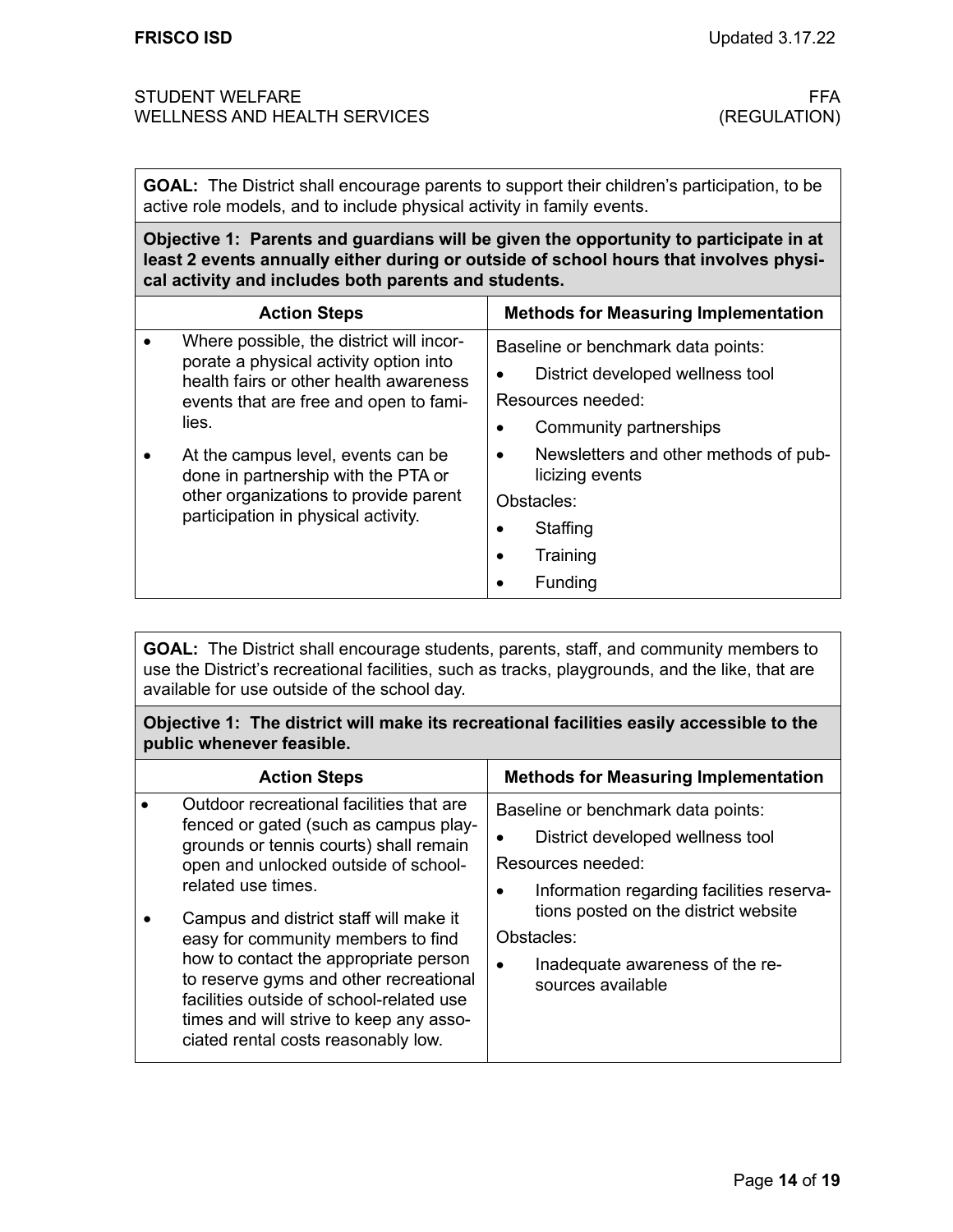Federal law requires that the District establish goals for other school-based activities in its wellness policy to promote student wellness. In accordance with FFA(LOCAL), the District has established the SCHOOL-BASED **ACTIVITIES** 

following goal(s) as part of its student wellness policy to create an environment conducive to healthful eating and physical activity and to promote and express a consistent wellness message.

**GOAL:** The District shall allow sufficient time for students to eat meals in cafeteria facilities that are clean, safe, and comfortable.

| Objective 1: Allow students an appropriate amount of time to eat meals in a com- |
|----------------------------------------------------------------------------------|
| fortable environment.                                                            |

|                                                                                                                    | <b>Action Steps</b>                                                                                                                                                                                                                                                                  | <b>Methods for Measuring Implementation</b>                                                                  |
|--------------------------------------------------------------------------------------------------------------------|--------------------------------------------------------------------------------------------------------------------------------------------------------------------------------------------------------------------------------------------------------------------------------------|--------------------------------------------------------------------------------------------------------------|
|                                                                                                                    | The district shall provide students with<br>a 30-minute lunch period each day and                                                                                                                                                                                                    | Baseline or benchmark data points:                                                                           |
|                                                                                                                    | shall ensure that students have at least<br>20 minutes to consume their lunch<br>while seated after purchasing. The dis-                                                                                                                                                             | <b>District Developed Wellness Tool</b>                                                                      |
|                                                                                                                    |                                                                                                                                                                                                                                                                                      | Resources needed:                                                                                            |
|                                                                                                                    | trict shall also provide students with a<br>15-minute breakfast before school and                                                                                                                                                                                                    | Averages for amount of time it takes to<br>$\bullet$<br>go through the breakfast/lunch line and<br>be seated |
|                                                                                                                    | shall ensure that students who pur-<br>chase a school breakfast have at least<br>10 minutes to consume their breakfast                                                                                                                                                               | Professional Development for Child<br><b>Nutrition staff</b>                                                 |
|                                                                                                                    | while seated after purchasing.                                                                                                                                                                                                                                                       | Staff access to menu boards and posi-<br>٠<br>tive health promotional materials                              |
| Campus administration will ensure ad-<br>equate time is incorporated into the<br>master schedule to meet lunch and | Proper signage and labels                                                                                                                                                                                                                                                            |                                                                                                              |
|                                                                                                                    |                                                                                                                                                                                                                                                                                      | Obstacles:                                                                                                   |
|                                                                                                                    | eating time minimums.                                                                                                                                                                                                                                                                | Access to resources                                                                                          |
|                                                                                                                    | Campus administration will make a                                                                                                                                                                                                                                                    | <b>Staff attrition</b>                                                                                       |
|                                                                                                                    | plan for allowing students to finish<br>lunch on days where lunch line is long<br>(cutting into a student's 20min of eat-<br>ing time), without being marked tardy<br>in the next class.                                                                                             | Scheduling conflicts (shorter schedule<br>days)                                                              |
|                                                                                                                    | Campus administration may review<br>studies regarding recommended seat<br>time for children to eat meals (availa-<br>ble at: Journal of Child Nutrition &<br>Management - School Nutrition Associ-<br>ation and http://www.andjrnl.org/arti-<br>cle/S2212-2672(15)01248-4/fulltext). |                                                                                                              |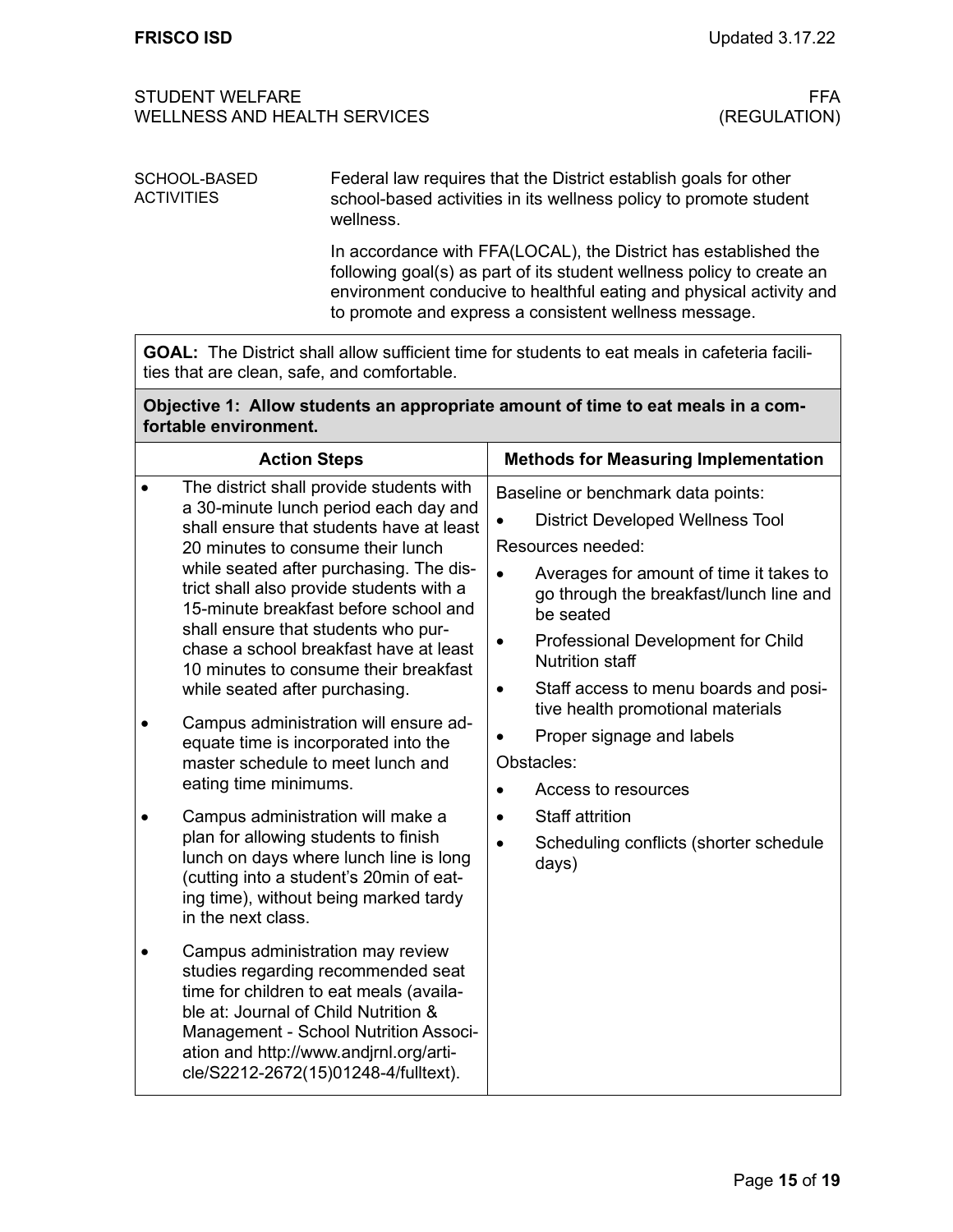| <b>Campus Food and Child Nutrition Staff</b><br>will ensure the lunchroom is branded<br>and decorated to positively reflect and<br>support healthy images for body and<br>food.                                                                   |                                                                                                                                                                                                                                                                                                                      |
|---------------------------------------------------------------------------------------------------------------------------------------------------------------------------------------------------------------------------------------------------|----------------------------------------------------------------------------------------------------------------------------------------------------------------------------------------------------------------------------------------------------------------------------------------------------------------------|
| Objective 2: Provide a Clean and hazard free lunchroom environment                                                                                                                                                                                |                                                                                                                                                                                                                                                                                                                      |
| <b>Action Steps</b>                                                                                                                                                                                                                               | <b>Methods for Measuring Implementation</b>                                                                                                                                                                                                                                                                          |
| Campus will ensure cleaning supplies<br>or broken / unused equipment are not<br>visible during meal services.<br>Campus will ensure trashcans are<br>emptied when full and surrounding ar-<br>eas cleaned should spillage or over-<br>flow occur. | Baseline or benchmark data points:<br><b>District Developed Wellness Tool</b><br>Resources needed:<br>Staff access to professional develop-<br>ment<br>Staff access to the Lunchroom Check-<br>list<br>Custodial personnel and appropriate<br>signage<br>Obstacles:<br>Access to resources<br><b>Staff attrition</b> |

**GOAL:** The District shall promote wellness for students and their families at suitable District and campus activities.

**Objective 1: Provide wellness education and information to students, and their families.**

|  | <b>Action Steps</b>                                                             | <b>Methods for Measuring Implementation</b> |
|--|---------------------------------------------------------------------------------|---------------------------------------------|
|  | District designated staff will develop                                          | Baseline or benchmark data points:          |
|  | and post Wellness Calendar resource.                                            | <b>District Developed Wellness Tool</b>     |
|  | Campus counselor and/or Phys. Ed                                                | Resources needed:                           |
|  | teacher will provide classroom lessons<br>to students on emotional and physical | National observance calendar                |
|  | wellness guidance lessons.                                                      | Frisco-based events calendar                |
|  | Campus counselor or district desig-                                             | Wellness guidance lessons                   |
|  | nated staff will promote wellness topics                                        | Approved resources                          |
|  |                                                                                 | Obstacles:                                  |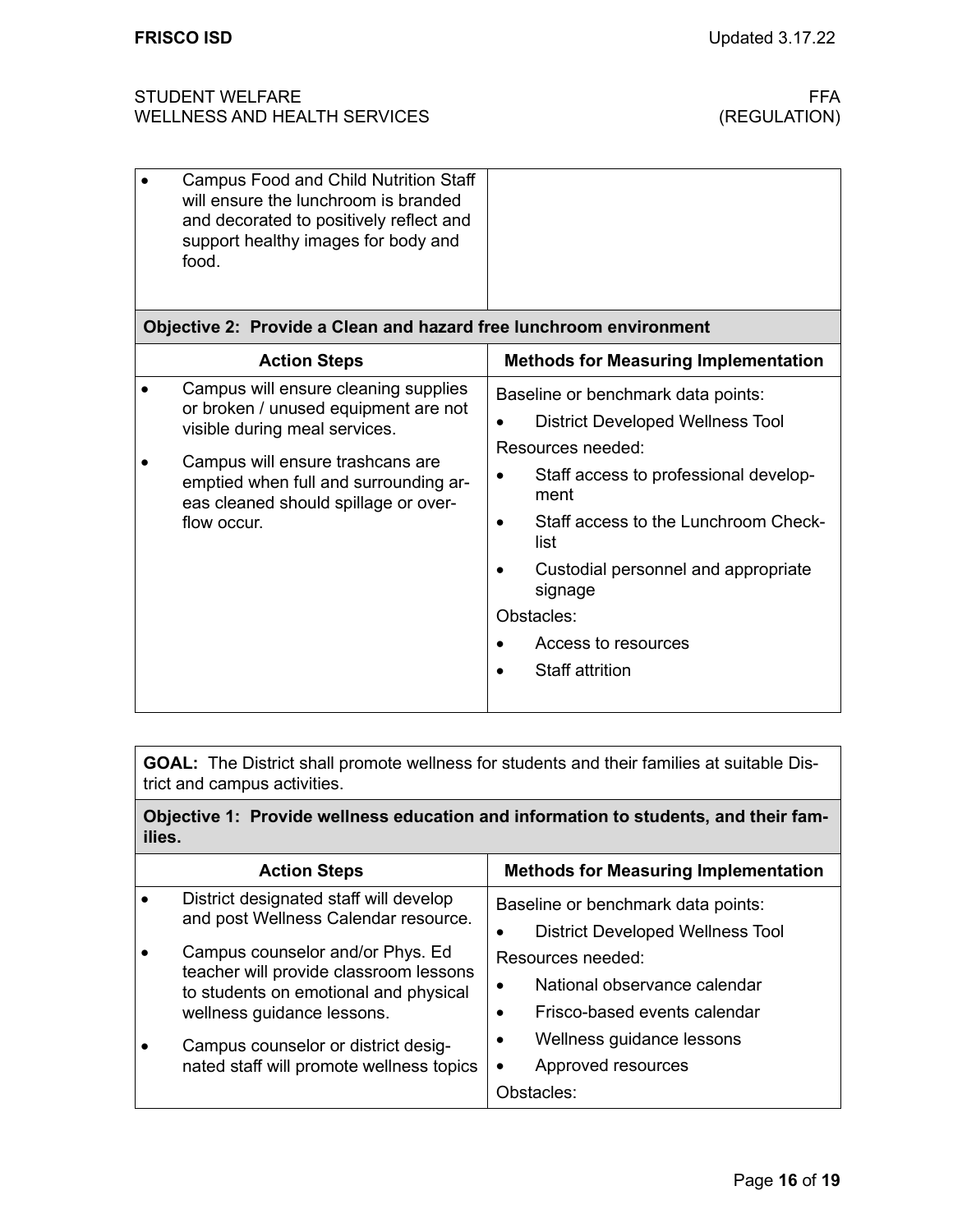|                                                                                                                                                                                                                                                           | in campus newsletter/communication                                                                                                                                                                                                                                                                                                                                                                                                                                                                                                                    | Access to resources<br>$\bullet$                                                                                                                                                                                                                                                                                                                                                                                                          |  |
|-----------------------------------------------------------------------------------------------------------------------------------------------------------------------------------------------------------------------------------------------------------|-------------------------------------------------------------------------------------------------------------------------------------------------------------------------------------------------------------------------------------------------------------------------------------------------------------------------------------------------------------------------------------------------------------------------------------------------------------------------------------------------------------------------------------------------------|-------------------------------------------------------------------------------------------------------------------------------------------------------------------------------------------------------------------------------------------------------------------------------------------------------------------------------------------------------------------------------------------------------------------------------------------|--|
|                                                                                                                                                                                                                                                           | sent to parents.                                                                                                                                                                                                                                                                                                                                                                                                                                                                                                                                      | <b>Staff attrition</b>                                                                                                                                                                                                                                                                                                                                                                                                                    |  |
| Objective 2: Promote opportunities for participation in wellness activities to stu-<br>dents, and their families.                                                                                                                                         |                                                                                                                                                                                                                                                                                                                                                                                                                                                                                                                                                       |                                                                                                                                                                                                                                                                                                                                                                                                                                           |  |
|                                                                                                                                                                                                                                                           | <b>Action Steps</b>                                                                                                                                                                                                                                                                                                                                                                                                                                                                                                                                   | <b>Methods for Measuring Implementation</b>                                                                                                                                                                                                                                                                                                                                                                                               |  |
|                                                                                                                                                                                                                                                           | Campus will use the District's event<br>calendar to determine upcoming<br>events and national observances to<br>select wellness activities to be pro-<br>moted.<br>Campus will post and communicate in-<br>formation about upcoming wellness ac-<br>tivities through announcements, flyers,<br>posters, and school District websites.<br>District administrative staff will encour-<br>age Campuses to host campus-based<br>events, i.e., Family-Wellness Nights.                                                                                     | Baseline or benchmark data points:<br><b>District Developed Wellness Tool</b><br>Resources needed:<br><b>District Event Calendar</b><br>$\bullet$<br>Flyers and posters to promote events<br>$\bullet$<br>Family Wellness Event Fit Kits (put to-<br>$\bullet$<br>gether by Physical Education Depart-<br>ment)<br>Obstacles:<br>Access to resources<br><b>Staff attrition</b><br>Funding for student and family well-<br>ness activities |  |
| Objective 3: School-based use of screens and digital devices shall be done in a way<br>that considers impact to students' mental, emotional, social, and physical wellness.<br>(In preparation of implementing HB 3489 before the 2023-2024 school year). |                                                                                                                                                                                                                                                                                                                                                                                                                                                                                                                                                       |                                                                                                                                                                                                                                                                                                                                                                                                                                           |  |
|                                                                                                                                                                                                                                                           |                                                                                                                                                                                                                                                                                                                                                                                                                                                                                                                                                       |                                                                                                                                                                                                                                                                                                                                                                                                                                           |  |
| $\bullet$                                                                                                                                                                                                                                                 | <b>Action Steps</b><br>The district will establish and adhere to<br>evidence-based healthy limits to<br>amount of time spent on screens at the<br>elementary, middle, and high school<br>levels (both for homework and for<br>classroom use during the school day)<br>and recommendations for frequency of<br>screen breaks.<br>Teachers will look for opportunities to<br>utilize pencil and paper, and white-<br>board instruction, and hard copy books<br>when possible, to provide appropriate<br>balance and breaks from frequent<br>screen use. | <b>Methods for Measuring Implementation</b><br>Baseline or benchmark data points:<br><b>District Developed Wellness Tool</b><br>Resources needed:<br>Teacher training for best practices for<br>digital device use in classroom<br>Obstacles:<br>Access to resources<br><b>Staff attrition</b><br>٠                                                                                                                                       |  |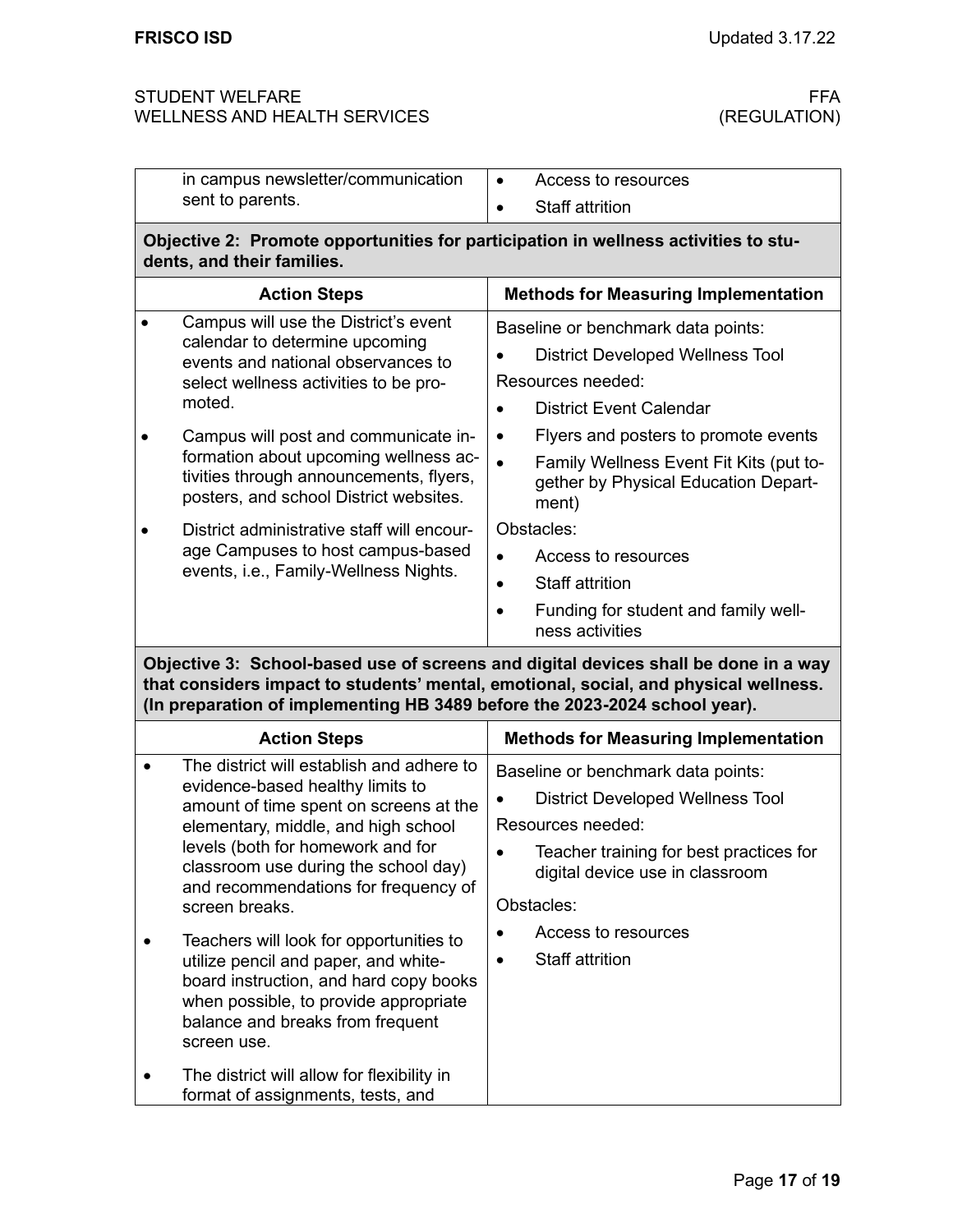| quizzes, and will ensure teachers un-<br>derstand that online platforms are not<br>required or expressly preferred by the<br>district, rather, it is up to the teacher to<br>determine the best format for optimal<br>learning.                                                                                                                                                                                                                                                                                                                                                                                                                |
|------------------------------------------------------------------------------------------------------------------------------------------------------------------------------------------------------------------------------------------------------------------------------------------------------------------------------------------------------------------------------------------------------------------------------------------------------------------------------------------------------------------------------------------------------------------------------------------------------------------------------------------------|
| IT will establish safeguards for all dis-<br>trict devices that access the internet to<br>help prevent access to inappropriate<br>content.                                                                                                                                                                                                                                                                                                                                                                                                                                                                                                     |
| The district recommends each cam-<br>pus, in collaboration with the district IT<br>department, will generate an annual<br>campus screen time report showing<br>average daily and weekly time spent<br>by students on school-issued devices<br>(or a random sampling of several de-<br>vices) at each grade level each year.<br>This report is recommended to be<br>made available to teachers and par-<br>ents. The screen time report shall not<br>be used as justification to collect per-<br>sonal student information, communica-<br>tion, and activity that is considered pro-<br>tected under Texas law or district<br>privacy policies. |

**GOAL:** The District shall promote employee wellness activities and involvement at suitable District and campus activities.

| Objective 1: Provide wellness education and information to staff. |                                                                                                                                    |                                                                                                                                                                              |
|-------------------------------------------------------------------|------------------------------------------------------------------------------------------------------------------------------------|------------------------------------------------------------------------------------------------------------------------------------------------------------------------------|
|                                                                   | <b>Action Steps</b>                                                                                                                | <b>Methods for Measuring Implementation</b>                                                                                                                                  |
|                                                                   | District designated staff will develop<br>and post Wellness Calendar resource.                                                     | Baseline or benchmark data points:<br><b>District Developed Wellness Tool</b>                                                                                                |
|                                                                   | Campus counselor or district desig-<br>nated staff promote wellness topics in<br>campus newsletter/communication<br>sent to staff. | Resources needed:<br>National observance calendar<br>Frisco-based events calendar<br>$\bullet$<br>Wellness guidance lessons<br>$\bullet$<br>Approved resources<br>Obstacles: |